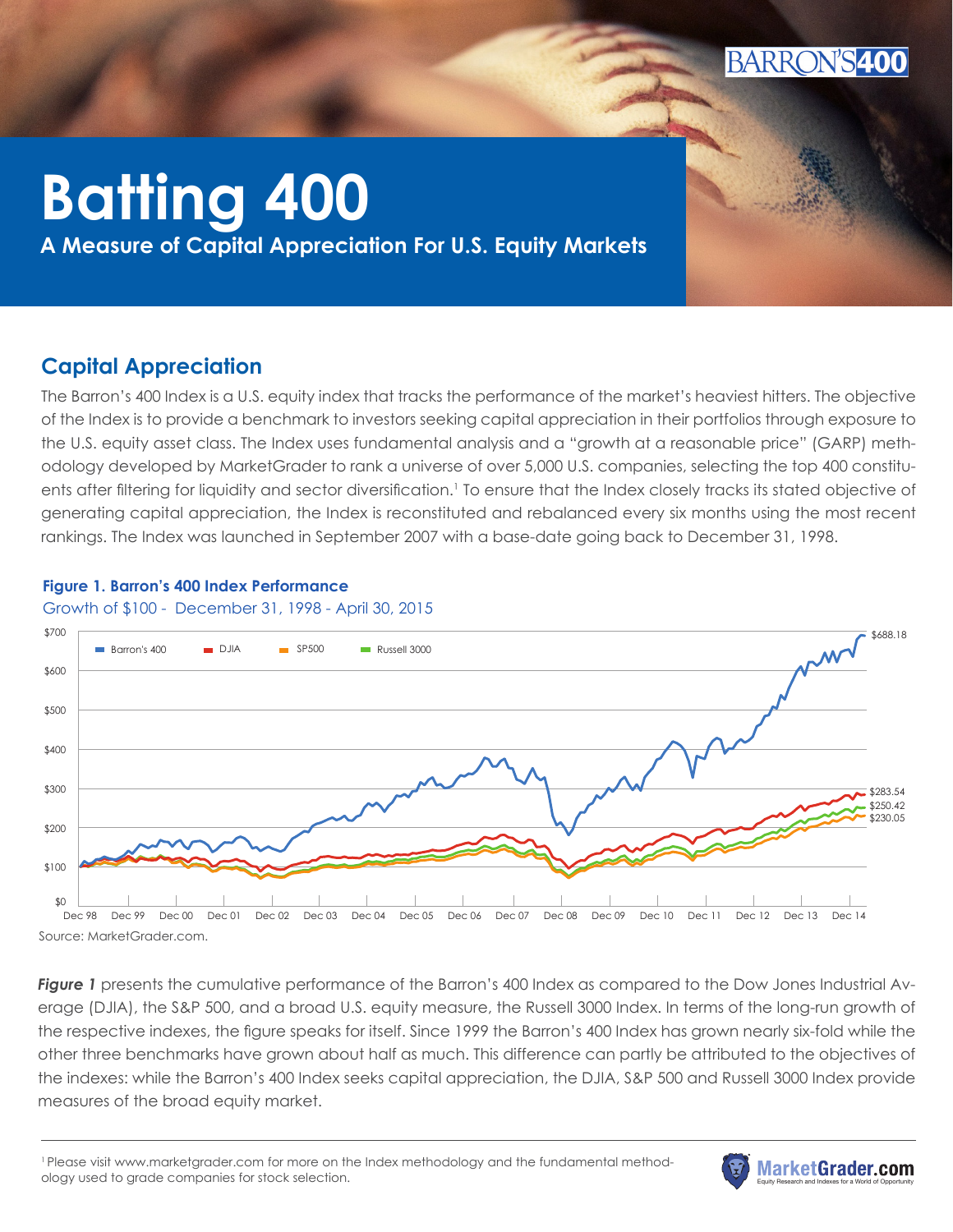#### **Figure 2. Barron's 400 Index: Annual Excess Returns**

Calendar Year Return Differences: Barron's 400 Index - S&P 500 Through April for 2015



Source: MarketGrader.com. For calendar year performance of the Barron's 400 Index and the broad equity benchmarks, see Appendix.

### **Consistency in Performance**

The key to the outstanding capital appreciation of the Barron's 400 Index is the stock selection methodology based on MarketGrader's ratings. This stock selection methodology, together with the equal weighting methodology of the Index, translates into superior performance relative to the traditional market capitalization weighted U.S. equity benchmarks.

To get a feel for this outperformance, *Figure 2* presents the annual excess returns of the Barron's 400 Index relative to the S&P 500.

Over the 16 and 1/3 distinct calendar years (from 1999 through April 2015), the Barron's 400 Index has outperformed the S&P 500 in 11 and 1/3 calendar years, and underperformed in five calendar years periods. The average annual outperformance over the entire time period is a significant 7.43% with a maximum of 25% and a minimum of -6.6%

In the 11 and 1/3 calendar years that the Barron's 400 Index did better than the S&P 500, the average outperformance is 12.44%. While in the five calendar years that the S&P 500 did better than the Barron's 400 Index, the average underperformance is only -3.93%. This asymmetry in the number of years outperformed versus the number of years underperformed, together with the asymmetry in the magnitude of the average outperformance relative to the average underperformance, are the two reasons for the significant dichotomy in the growth of the Barron's 400 Index relative to the other U.S. equity indexes as presented in *Figure 1*.